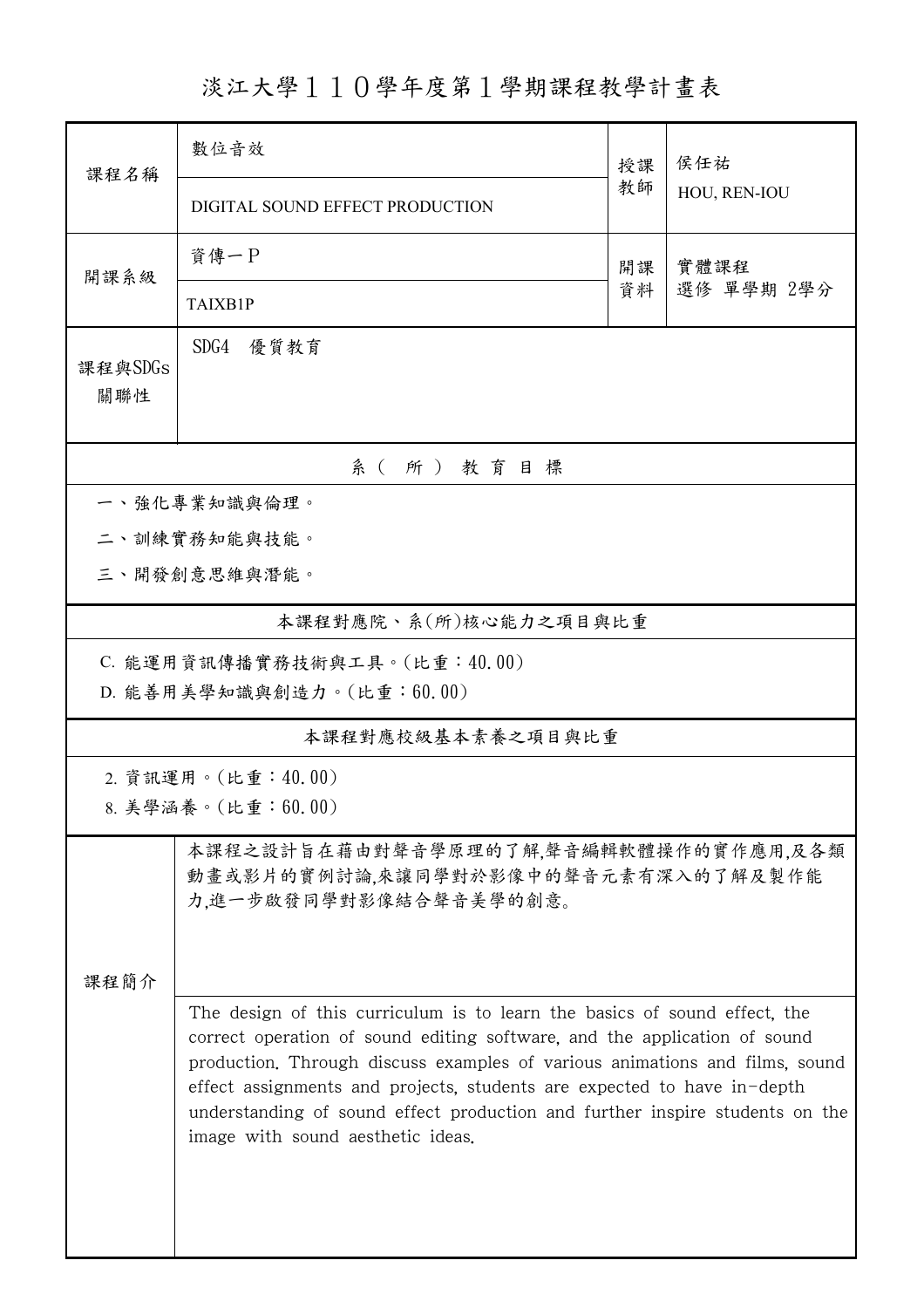## 本課程教學目標與認知、情意、技能目標之對應

將課程教學目標分別對應「認知(Cognitive)」、「情意(Affective)」與「技能(Psychomotor)」 的各目標類型。

一、認知(Cognitive):著重在該科目的事實、概念、程序、後設認知等各類知識之學習。

二、情意(Affective):著重在該科目的興趣、倫理、態度、信念、價值觀等之學習。

三、技能(Psychomotor):著重在該科目的肢體動作或技術操作之學習。

| 序<br>號                        | 教學目標(中文)                                           |                                         |                                | 教學目標(英文)                                                                                                                                                                                    |                         |  |  |  |  |
|-------------------------------|----------------------------------------------------|-----------------------------------------|--------------------------------|---------------------------------------------------------------------------------------------------------------------------------------------------------------------------------------------|-------------------------|--|--|--|--|
|                               | 1 1.學習辨識、感受聲音, 認識基本<br>的聲學原理。<br>2.聲音與影像的互動。<br>巧。 |                                         |                                | 1. Improve the sensibility of sound, and understanding<br>basic sound theory.<br>2. The interaction between auditory and visual.<br>3.聲音設計 / 音效製作的概念與技 3. Sound design - concept & technic. |                         |  |  |  |  |
|                               | 教學目標之目標類型、核心能力、基本素養教學方法與評量方式                       |                                         |                                |                                                                                                                                                                                             |                         |  |  |  |  |
| 序號                            | 目標類型                                               | 院、系(所)<br>核心能力                          | 校級<br>基本素養                     | 教學方法                                                                                                                                                                                        | 評量方式                    |  |  |  |  |
| 1                             | 認知                                                 | <b>CD</b>                               | 28                             | 講述、發表、實作                                                                                                                                                                                    | 測驗、作業、實作、報<br>告(含口頭、書面) |  |  |  |  |
|                               | 授課進度表                                              |                                         |                                |                                                                                                                                                                                             |                         |  |  |  |  |
| 週<br>坎                        | 日期起訖                                               | 內 容 (Subject/Topics)                    |                                | 備註                                                                                                                                                                                          |                         |  |  |  |  |
|                               | $110/09/22$ ~<br>110/09/28                         | 課程簡介、聲音觀察、音效類型分析 (一)                    |                                |                                                                                                                                                                                             | 作業 (一) 聲音觀察             |  |  |  |  |
| $\mathfrak{D}_{\mathfrak{p}}$ | $110/09/29$ ~<br>110/10/05                         | Audition基本操作 $(-)$                      | 音效類型分析(二)、音效庫基本概念、Adobe        | 作業(二)影片聲音分析                                                                                                                                                                                 |                         |  |  |  |  |
| 3                             | $110/10/06 \sim$<br>110/10/12                      | 國慶補假                                    |                                |                                                                                                                                                                                             |                         |  |  |  |  |
|                               | $110/10/13$ ~<br>110/10/19                         |                                         | 影像與聲音的互動、Adobe Audition基本操作(二) |                                                                                                                                                                                             |                         |  |  |  |  |
| 5                             | $110/10/20$ ~<br>110/10/26                         |                                         | 聲音腳本設計、Adobe Audition 基本操作練習   | 作業 (三) 廣播劇練習                                                                                                                                                                                |                         |  |  |  |  |
| 6                             | $110/10/27$ ~<br>110/11/02                         | 音效設計概論、聲音原理、Adobe Audition效果器(一)        |                                |                                                                                                                                                                                             |                         |  |  |  |  |
|                               | $110/11/03$ ~<br>110/11/09                         | 電玩音效設計賞析、聲音原理、Adobe Audition效果<br>器(二)  |                                |                                                                                                                                                                                             |                         |  |  |  |  |
| 8                             | $110/11/10$ ~<br>110/11/16                         | 聲音原理、Adobe Audition效果器(三)               |                                |                                                                                                                                                                                             |                         |  |  |  |  |
| $\mathbf Q$                   | $110/11/17$ ~<br>110/11/23                         | 期中考試週                                   |                                |                                                                                                                                                                                             |                         |  |  |  |  |
| 10                            | $110/11/24$ ~<br>110/11/30                         | 音效設計實作                                  |                                | 作業(四)音效設計                                                                                                                                                                                   |                         |  |  |  |  |
| 11                            | $110/12/01$ ~<br>110/12/07                         | 音效製作發表、Jingle賞析、Mixcraft 7 - 音樂素材拼<br>貼 |                                |                                                                                                                                                                                             |                         |  |  |  |  |
| 12                            | $110/12/08$ ~<br>110/12/14                         | Mixcraft 7 - 基礎MIDI音樂實作&取樣機、基礎收音概<br>念  |                                |                                                                                                                                                                                             |                         |  |  |  |  |
|                               |                                                    |                                         |                                |                                                                                                                                                                                             |                         |  |  |  |  |